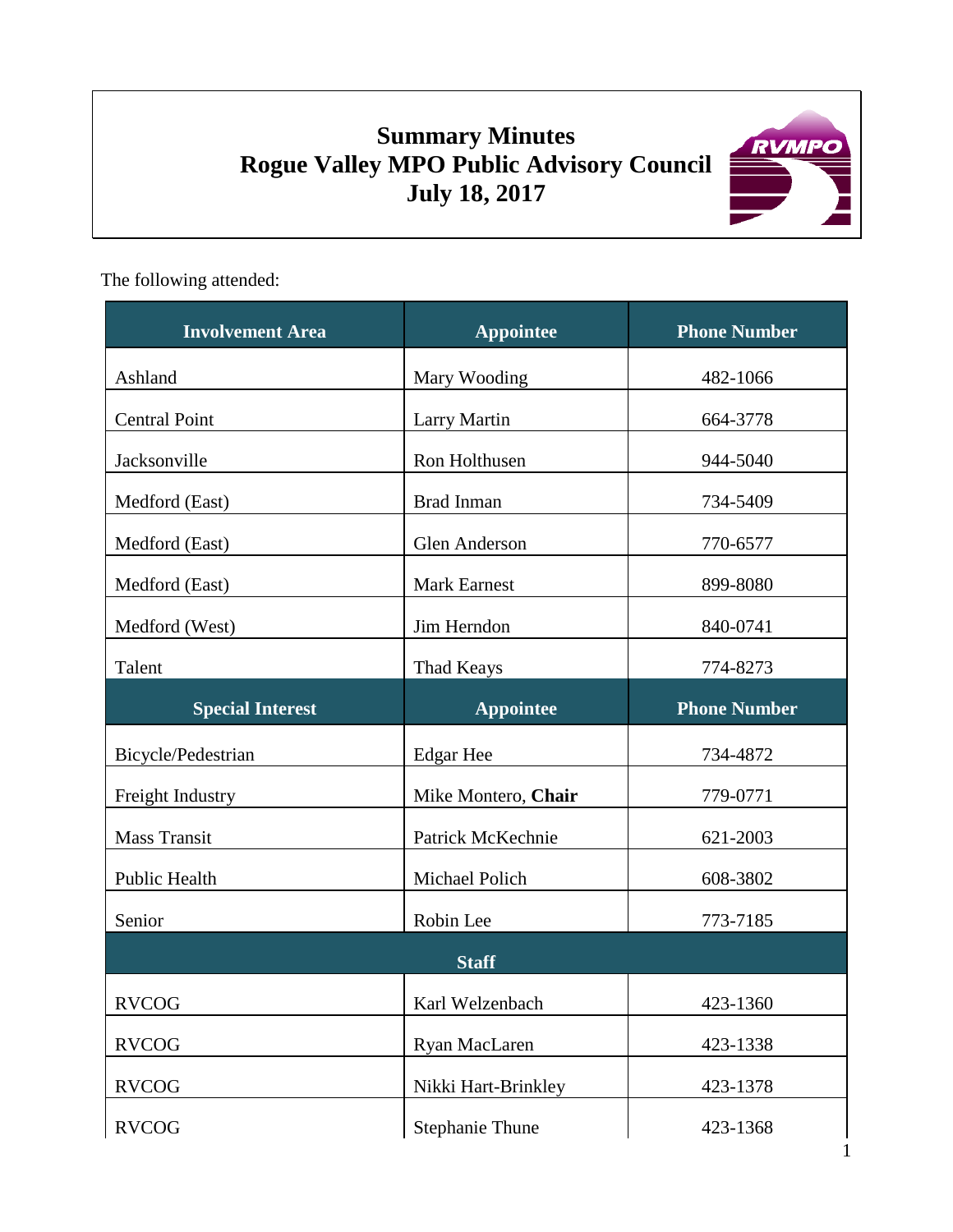| <b>Others Present</b>          |                     |                     |  |
|--------------------------------|---------------------|---------------------|--|
| <b>Organization</b>            | <b>Name</b>         | <b>Phone Number</b> |  |
| <b>PAC Applicant</b>   Phoenix | Diana Shiplet       | 261-5166            |  |
| Alison Wiley                   | <b>ODOT</b> Transit | 971-701-5049        |  |

#### **1. Call to Order / Introductions/ Review Agenda**

- Chair Montero called the meeting to order at 5:30 p.m.
- Introductions were made; one PAC applicant was welcomed: Diana Shiplet (Phoenix).
- There were no changes to the agenda.

#### **2. Review / Approve Minutes**

The Chair asked if there were any additions or corrections to the previous meeting minutes.

#### **On a motion by Ron Holthusen, seconded by Mary Wooding, the minutes of the May 23, 2017 meeting were approved as presented.**

#### *The motion carried unanimously by voice vote.*

**3. Public Comment** None voiced.

# *Action Items*

## **4. PAC New Member Application**

Ryan MacLaren presented an application from Diana Shiplet, expressing her desire to represent Phoenix on the RVMPO PAC. In response to an inquiry by Edgar Hee, Shiplet stated that she understands why citizens are frustrated with the single bike lane in Phoenix, but also understood ODOT's desire to make the road safer. She is hopeful that all parties can be satisfied by making adjustments to the layout, rather than getting rid of the lane.

**On a motion by Mary Wooding, seconded by Ron Holthusen, the PAC moved to recommend approval to the RVMPO Policy Committee of Diana Shiplet being appointed to fill the Phoenix vacancy on the RVMPO PAC.** 

*The motion carried unanimously by voice vote.*

# *Discussion Items*

## **5. CMAQ Redistribution**

Karl Welzenbach shared the recommendation to the OTC stemming from six months of CMAQ PAC negotiations regarding the CMAQ fund distribution effective FY2019. The OTC will be considering the following funding reductions to the MPOs: RVMPO, 55%; MRMPO 42%; Portland-Metro 11%. The cuts were inevitable due to two new Oregon MPOs (Eugene and Salem)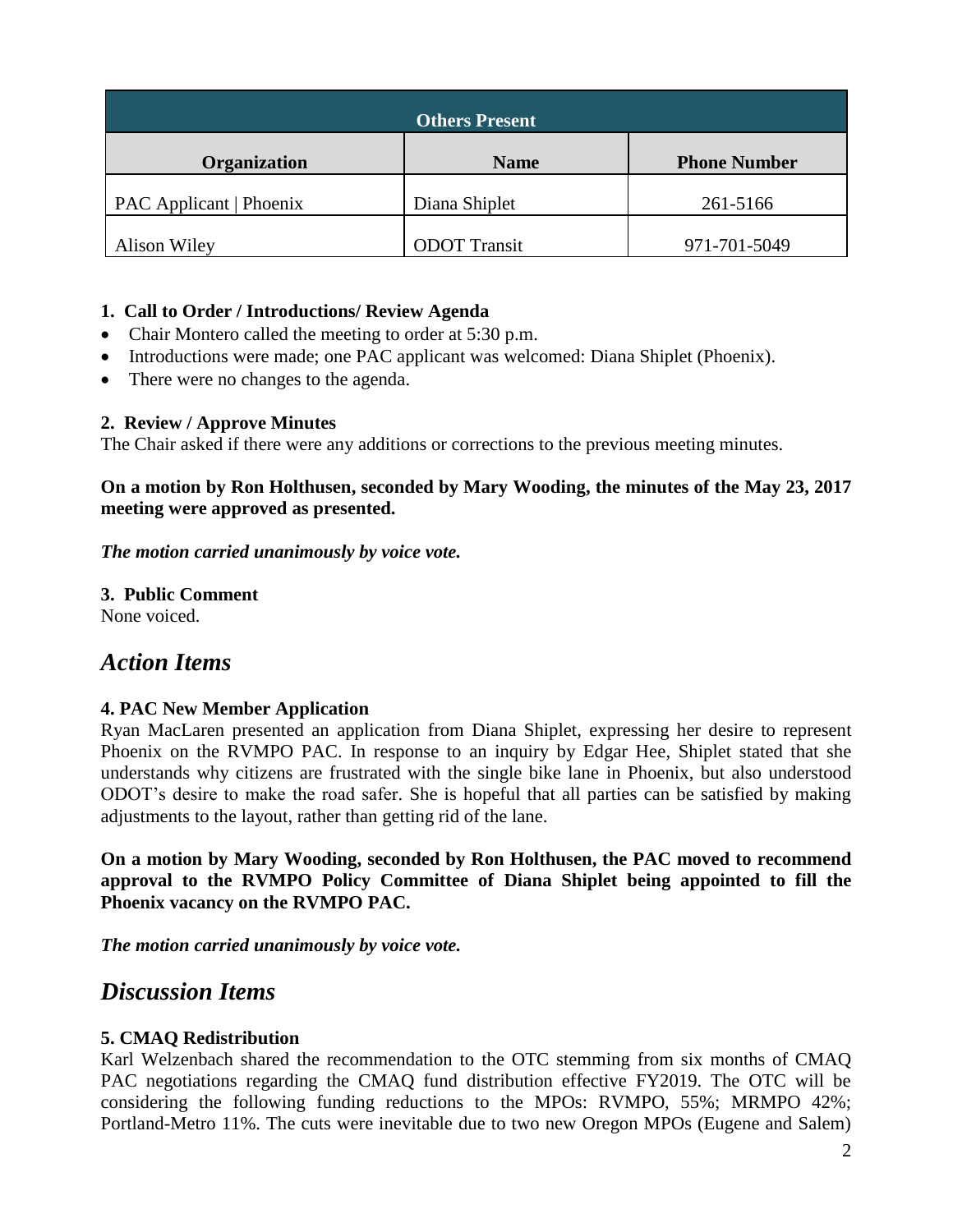being added to the distribution pool with no corresponding increase in available funds, but are nonetheless burdensome in their severity. Also of note:

- There has been talk of a possible bridge fund to ease the transition to such a steep fund reduction for the RVMPO.
- ODOT and the OTC are looking to restrict the use of CMAQ funds more than required by the federal government. The RVMPO should not be affected much, since the focus of the proposed restrictions lie outside of the RVMPO's typical CMAQ fund usage for transit, bike/ped and eligible TCMs.
- The OTC should be making its decision next week regarding the final funding arrangements.

Chair Montero inquired whether the RVMPO PAC would like to submit a letter addressing their concerns with the proposed funding cuts. He stated that Paula Brown, the RVMPO's local representative on the OTC, has asked for input and that a letter has already been sent by the Policy Committee on behalf of the RVMPO. A letter from the PAC would offer additional support and could include data/information from Jackson County's Public Health Department regarding the impact of the RVMPO's unique air shed complications on local vulnerable populations in order to highlight the potential public health hazards inherent in such a steep funding cut for the Rogue Valley.

Discussion led to consensus regarding the desire for a letter to be sent to the OTC by the PAC. Chair Montero will work with Karl Welzenbach to draft the letter, which should include data/information from Jackson Bauer (Jackson County's Environmental Health Director) as described above. Chair Montero will sign the letter on the PAC's behalf.

# *Presentations*

# **6. "GIS at RVCOG"**

Nikki Hart-Brinkley shared explanations and applications of Geographic Information Systems (GIS) – referred to as "The Science of Where." Particular focus was placed on the way the data/mapping/spatial analysis software applications are utilized at RVCOG on behalf of the MPOs and member jurisdictions to address questions and solve problems unique to each region. Highlights included:

- Drafting tables with hand drawn contour lines on paper maps have been replaced with the building of interactive electronic maps/map applications from tabular and modular data, often in real, or close to real-time.
- Transportation model data is provided in tabular format by ODOT's Transportation Planning and Analysis Unit (TPAU) to inform questions such as: "What would the RVMPO's demand-tocapacity ratio be if none of the projects in the RTP were built?", "What would it look like if *all* the projects were built?", etc.
- About 75% of Hart-Brinkley's work consists of data collection/cleaning/building; the rest is designing the maps themselves from the data.
	- o Upon receipt, the data is assessed to determine whether it is accurate and appropriate as presented, or, if not, whether it can be "cleaned" for use in analyzing the particular issue(s) under consideration.
	- o Analysis of the final data sets vis-à-vis the issues themselves leads to the generation of online/interactive maps which provide visual representations for stakeholders and help to inform policy.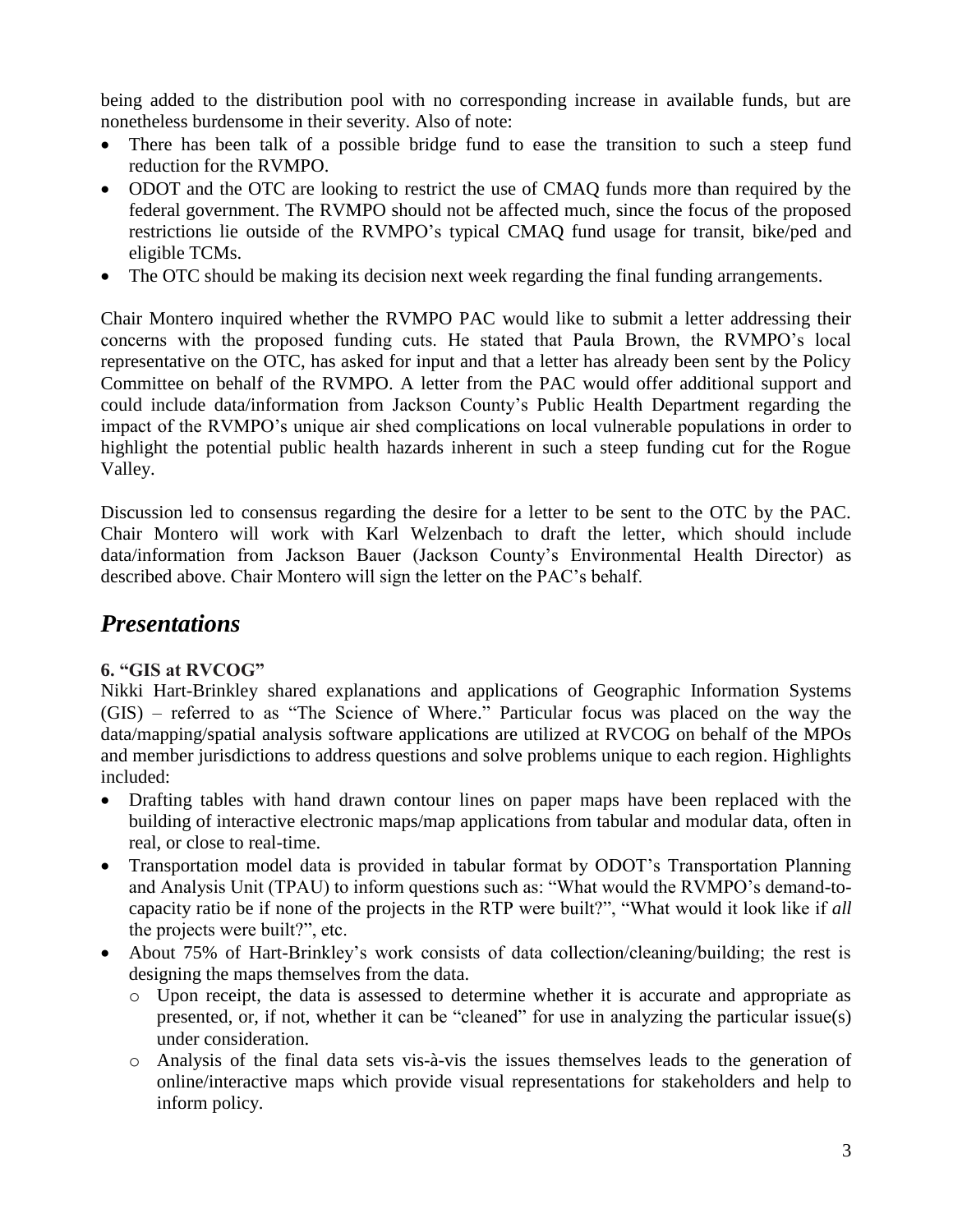Comments/inquiries:

- While developers cannot be told they "must" develop a certain area, they can and do hire traffic engineering consulting firms to access and interpret modeling data showing anticipated transportation flows, which in turn point them towards the best areas for residential/commercial development.
- Modeling can be (and has been) used to determine which areas of each jurisdiction/region to designate for future development. Ideally, those sites which will accommodate compact, mixeduse development are chosen in order to minimize vehicular miles traveled (VMT).
	- o It was noted that determining whether building/not building a certain project will affect VMT is something that modeling with GIS can accomplish. This is an especially important consideration given that all federal transportation funds run through the Clean Air Act, making the FHWA particularly keen on projects designed to reduce area congestion.
- Modeling can be done to forecast impacts of seismic damage to roadways, though ODOT has not yet embarked on that process. They have, however, developed a seismic triage model, with alternate route testing scheduled to take place first in the MRMPO, then the RVMPO.
	- o In HB-2017 that was just passed and is awaiting signature by Governor Brown, \$35 million has been earmarked for the "MPO Medford Seismic Triage Pilot." Additional money that may be available to the MPO beyond this project will be applied to the "South Stage Overcrossing/N. Phoenix Road/Foothill Road Alternative Freight and Seismic Resiliency Corridor."
- GIS at RVCOG does not encounter security issues with the data they use; currently, only 2010 employment data is considered private and cannot be shared publicly.

Hart-Brinkley stated that she is currently working to make the data she creates publicly available, just as the data generated by census activities, Jackson County and the jurisdictions is available for public use. An open data site has just been launched that contains several different data sets regularly used among RVCOG staff. Requests for particular maps contained in RVMPO materials can be submitted to Welzenbach, who will ask Hart-Brinkley to work towards loading them on the site.

# **7. "What are MPOs?"**

Welzenbach gave a PowerPoint presentation explaining the history, impetus for and logic behind the establishment of Metropolitan Planning Organizations (MPOs), which are a unique phenomenon in that they grew out of a local initiative later adopted by the federal government and made into law. The presentation traced the processes involved from initial impetus in 1919 to the establishment of the modern-day MPO and included definitions as well as information about operating principles and the three required MPO documents (RTP, TIP, and UPWP).

## Comments/inquiries:

*Edgar Hee*: Who projects growth and how is it projected on the RTP's 20-year timeline? *Welzenbach* explained that RVCOG staff ask for growth projections from local governments and the state which demonstrate what type of growth projects they are planning (e.g. single- and/or multi-family housing, hospitals, parks, industrial sites, etc.). Staff then obtains population data for each area (the state mandates population projections; in Oregon PSU is responsible for providing them – the figures predict a maximum population for an area over a given time span). The population data for each area in conjunction with the planned development is then run through a transportation model; typically, two scenarios are run: